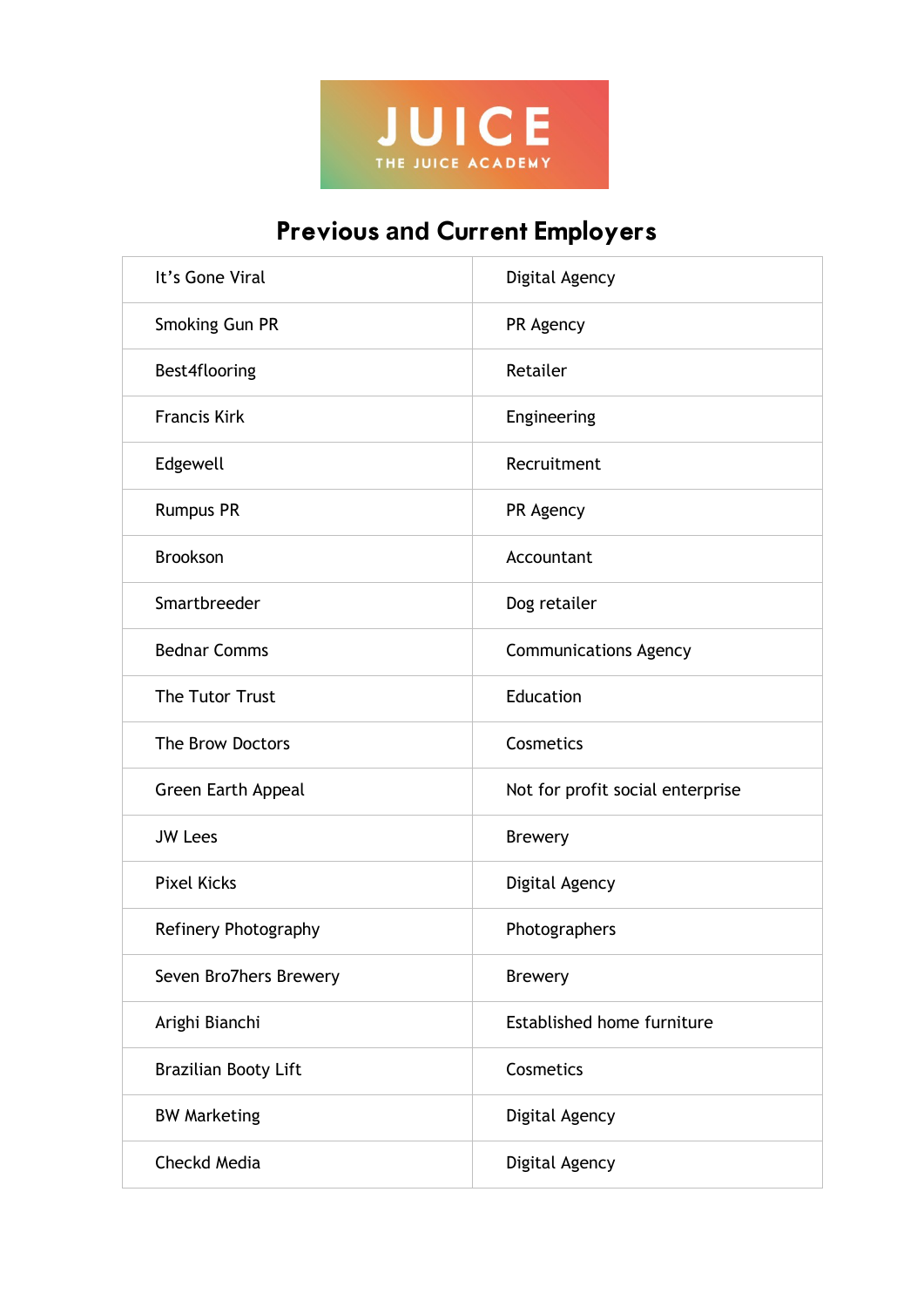| Commando Joe's                          | Education                                    |
|-----------------------------------------|----------------------------------------------|
| <b>Cummins Mellor</b>                   | Recruitment                                  |
| <b>Cunning Plan</b>                     | Marketing Agency                             |
| Gravitas                                | Sustainable products                         |
| <b>Hidden Retreats</b>                  | <b>Travel</b>                                |
| Lazarian                                | <b>Creative Studio</b>                       |
| People's History Museum                 | Museum                                       |
| Manchester Airport                      | Airport                                      |
| SocialTap                               | Digital Agency                               |
| <b>Pixel Kicks</b>                      | Digital Agency                               |
| <b>Tangent Design</b>                   | Digital Agency                               |
| <b>Transport for Greater Manchester</b> | Transport                                    |
| The Pilot Group                         | Infrastructure                               |
| White Noise Media                       | Digital Agency                               |
| <b>Real Estate Group</b>                | <b>Property Development</b>                  |
| <b>Ever Smart Energy</b>                | <b>Energy Provider</b>                       |
| <b>UA92</b>                             | University                                   |
| Supareal                                | Marketing Agency                             |
| Powah                                   | Management company<br>(influencers/ fitness) |
| OneVoice Digital                        | Digital Agency                               |
| Jam Recruitment                         | Recruitment                                  |
| Invasion                                | Marketing Agency                             |
| <b>Inflata Nation</b>                   | <b>Inflatable Theme Park</b>                 |
| G2F Media                               | Digital Marketing Agency                     |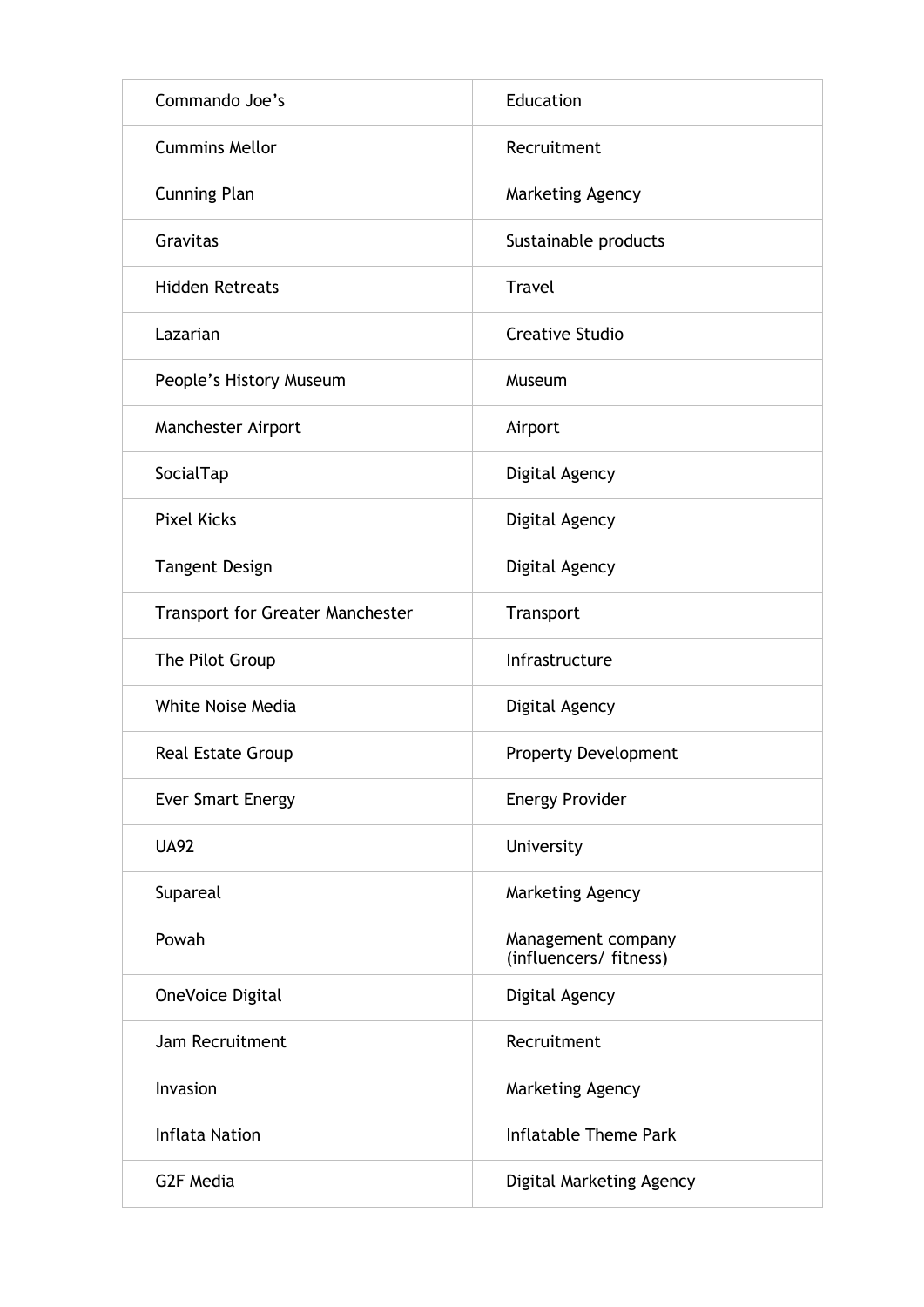| <b>Carousel PR</b>                 | PR Agency                        |
|------------------------------------|----------------------------------|
| <b>Changing Education</b>          | Education                        |
| <b>Democracy PR</b>                | PR Agency                        |
| Foilco                             | Manufacturing                    |
| <b>Greater Manchester Police</b>   | Police service                   |
| <b>Mustard Media</b>               | Digital Marketing Agency (Music) |
| PerfectFit Media                   | Advertising                      |
| Platform 81                        | PR Agency                        |
| PrettyLittleThing                  | <b>Fashion Brand</b>             |
| <b>Tangerine Communications</b>    | PR Agency                        |
| <b>UTC Events</b>                  | Events marketing                 |
| Whitehouse Event Crockery          | Events marketing                 |
| <b>Active Win</b>                  | <b>Betting</b>                   |
| Apadmi                             | PR Agency                        |
| Big cloud                          | Recruitment                      |
| <b>Cloud Facilities Management</b> | IT and Technology                |
| <b>JigTalk</b>                     | Dating App                       |
| Z-Arts                             | <b>Arts and Theatre</b>          |
| Manchester Airport                 | <b>Travel</b>                    |
| Northern Power Women               | Campaign                         |
| Pareto Law                         | Law firm                         |
| Philadelphia Scientific            | Technology                       |
| Purple wifi                        | Technology                       |
| Scruff of the neck                 | PR Agency (music)                |
| Smoking Gun PR                     | PR Agency                        |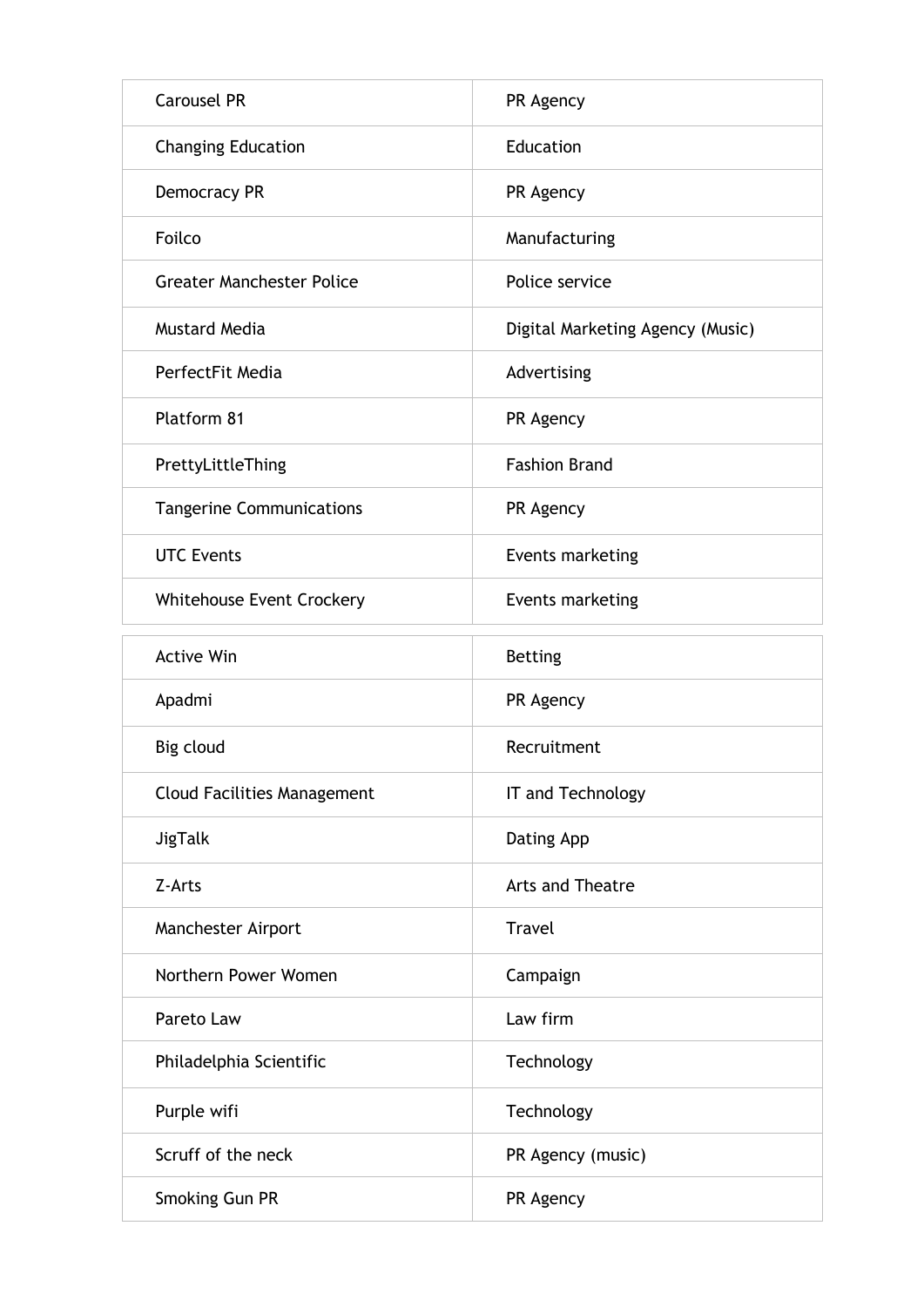| Social Chain                   | PR Agency        |
|--------------------------------|------------------|
| <b>Tastecard</b>               | Food & Drink     |
| Timpson                        | Retail           |
| The Link App                   | Technology       |
| <b>Access Creative College</b> | Education        |
| Fansbet                        | <b>Betting</b>   |
| Flow creative                  | PR Agency        |
| Gorgeous Couture               | Retail (fashion) |
| MAD ltd                        | Media & Digital  |
| Music for pets                 | Retail (pets)    |
| One Marketing                  | PR Agency        |
| Regatta                        | Retail (fashion) |
| Seventy7                       | PR Agency        |
| <b>UNILAD</b>                  | Media & Digital  |
| Vimto                          | Food & Drink     |
|                                |                  |

| Apprentice Ambassador Network | Campaign          |
|-------------------------------|-------------------|
| Digital Media Team            | Media & Digital   |
| Digitl.                       | Media & Digital   |
| In The Style                  | Retail (fashion)  |
| Morgan Branding               | PR Agency         |
| <b>NHS England</b>            | Service           |
| <b>Salford City Council</b>   | Council           |
| CircleLoop                    | Technology        |
| <b>BDB</b>                    | PR Agency         |
| Don't panic                   | Events management |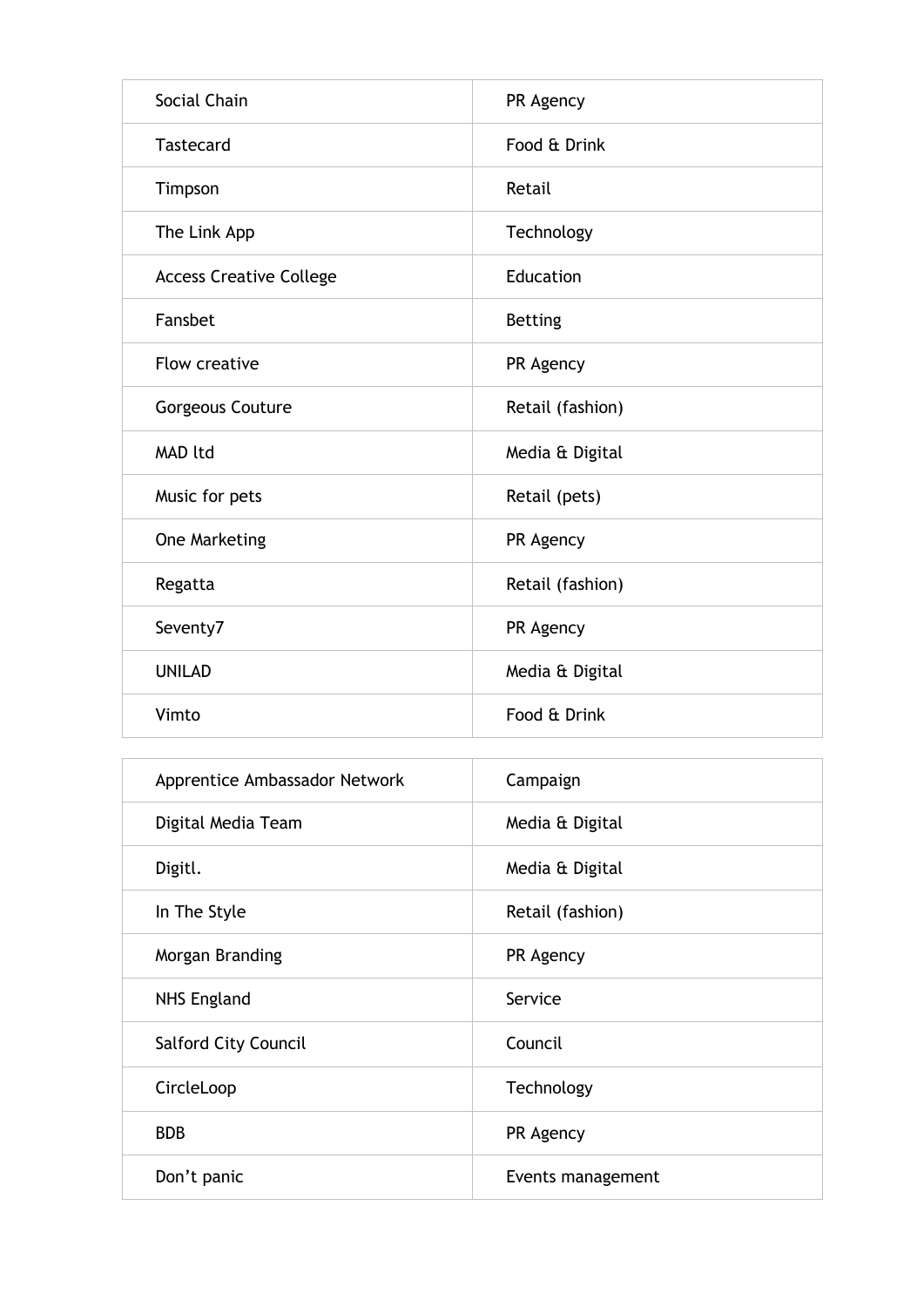| <b>Everything Tech</b>    | Technology                 |
|---------------------------|----------------------------|
| GoProposal                | Technology                 |
| <b>Hybrid Search</b>      | Technology                 |
| Left Media                | Media & Digital            |
| Magnafi                   | PR Agency                  |
| <b>MID Communications</b> | Technology                 |
| New Millenia              | Recruitment                |
| <b>Pixel Kicks</b>        | Media & Digital            |
| <b>Rental Cars</b>        | Retail                     |
| Run2                      | Digital Marketing Agency   |
| SE Recycling              | Technology                 |
| SharpFutures              | Digital                    |
| The Monestary             | Charity                    |
| <b>Utilities Academy</b>  | <b>Training</b>            |
| <b>Curious Minds</b>      | Charity                    |
| My Accountancy Place      | Finance                    |
| Ostereo                   | <b>Music</b>               |
| The Marketing Creative    | Marketing & Communications |

| <b>Travel Counsellors</b>    | Travel                     |
|------------------------------|----------------------------|
| Victoria Warehouse           | Hospitality                |
| XL Recruitment               | Recruitment                |
| <b>Better Placed</b>         | Recruitment                |
| <b>Brighter World Energy</b> | Technology                 |
| Connectricity                | Technology                 |
| POP! Marketing               | Marketing & Communications |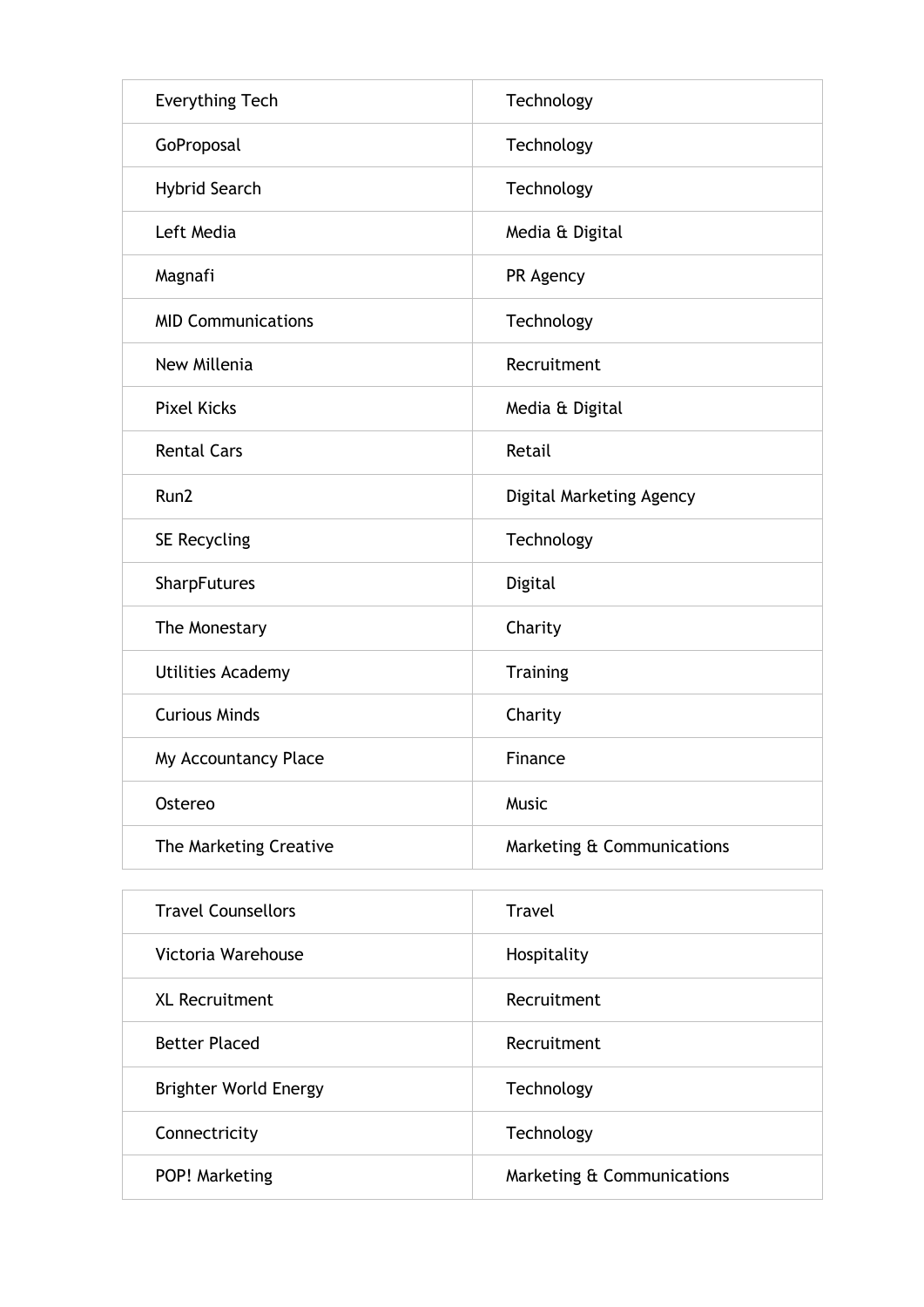| <b>SEO Enterprise</b>        | Marketing & Communications |
|------------------------------|----------------------------|
| <b>UTC</b> @ Media City      | Education                  |
| <b>BASF</b>                  | Chemical                   |
| Cuckoo                       | Marketing & Communications |
| Homes 4 U                    | Property                   |
| <b>Moneta Communications</b> | <b>Betting</b>             |
| <b>Bespoke Retainment</b>    | Recruitment                |
| Feel For Hair                | Retail                     |
| <b>Genesis Accessories</b>   | Retail                     |
| <b>Team FA</b>               | <b>Betting</b>             |
| <b>Brother UK</b>            | Technology                 |
| <b>Go Nutrition</b>          | Food & Drink               |
| Gym cube                     | Health & Leisure           |
| <b>Prolific North</b>        | PR Agency                  |
| The Landing                  | Property                   |
| <b>Toast PR</b>              | PR Agency                  |
| <b>Total People</b>          | Education                  |
| Ameri Camp                   | Travel                     |
| <b>Hamilton Davies Trust</b> | Charity                    |
| The Anfield Wrap             | Media & Digital            |
| AMC cinema                   | Leisure                    |

| <b>Brodericks</b>     | Food & Drink    |
|-----------------------|-----------------|
| <b>Tunafish Media</b> | Media & Digital |
| <b>JW Lees</b>        | Hospitality     |
| Savills               | Property        |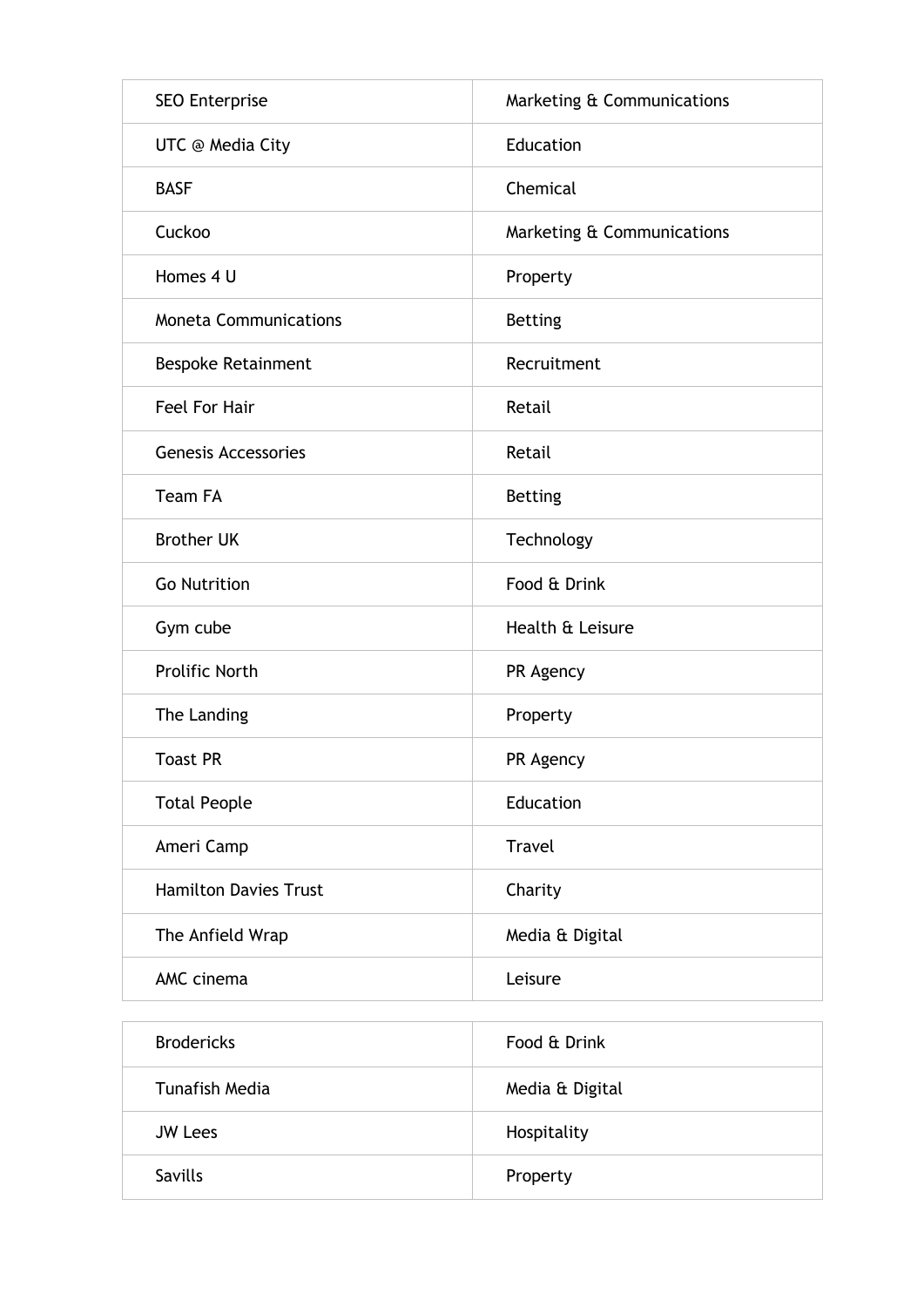| <b>Jump Nation</b>                       | Leisure                    |
|------------------------------------------|----------------------------|
| A365 ltd                                 | Manufacturing              |
| <b>ACS Renewables</b>                    | Energy                     |
| Bearfaced groceries                      | Food & Drink               |
| <b>Beatroot</b>                          | Marketing & Communications |
| <b>Berg</b>                              | Law                        |
| <b>Betfred</b>                           | <b>Betting</b>             |
| <b>BJL</b>                               | Marketing & Communications |
| <b>Blackburn Council</b>                 | Public                     |
| <b>Blue Sky Digital</b>                  | Marketing & Communications |
| <b>Blue Wren</b>                         | Technology                 |
| <b>BeConcept Furniture Store</b>         | Retail                     |
| Bolton Lads & Girls Club                 | Leisure                    |
| <b>Brighter Business Solutions</b>       | Marketing & Communications |
| <b>British Cycling</b>                   | Leisure                    |
| Business comparison.com                  | Finance                    |
| <b>Cake Solutions Ltd</b>                | Food & Drink               |
| <b>Cameron Wells Communications</b>      | Marketing & Communications |
| <b>Catalyst Choice</b>                   | Healthcare                 |
| Checkd Media                             | <b>Betting</b>             |
| <b>Chester West and Chester Council</b>  | Public                     |
| Chroma Recruitment                       | Recruitment                |
| <b>Clock Creative</b>                    | Marketing & Communications |
| <b>Collingwood Executive Recruitment</b> | Recruitment                |

The CommuniTree Initiative Health & Leisure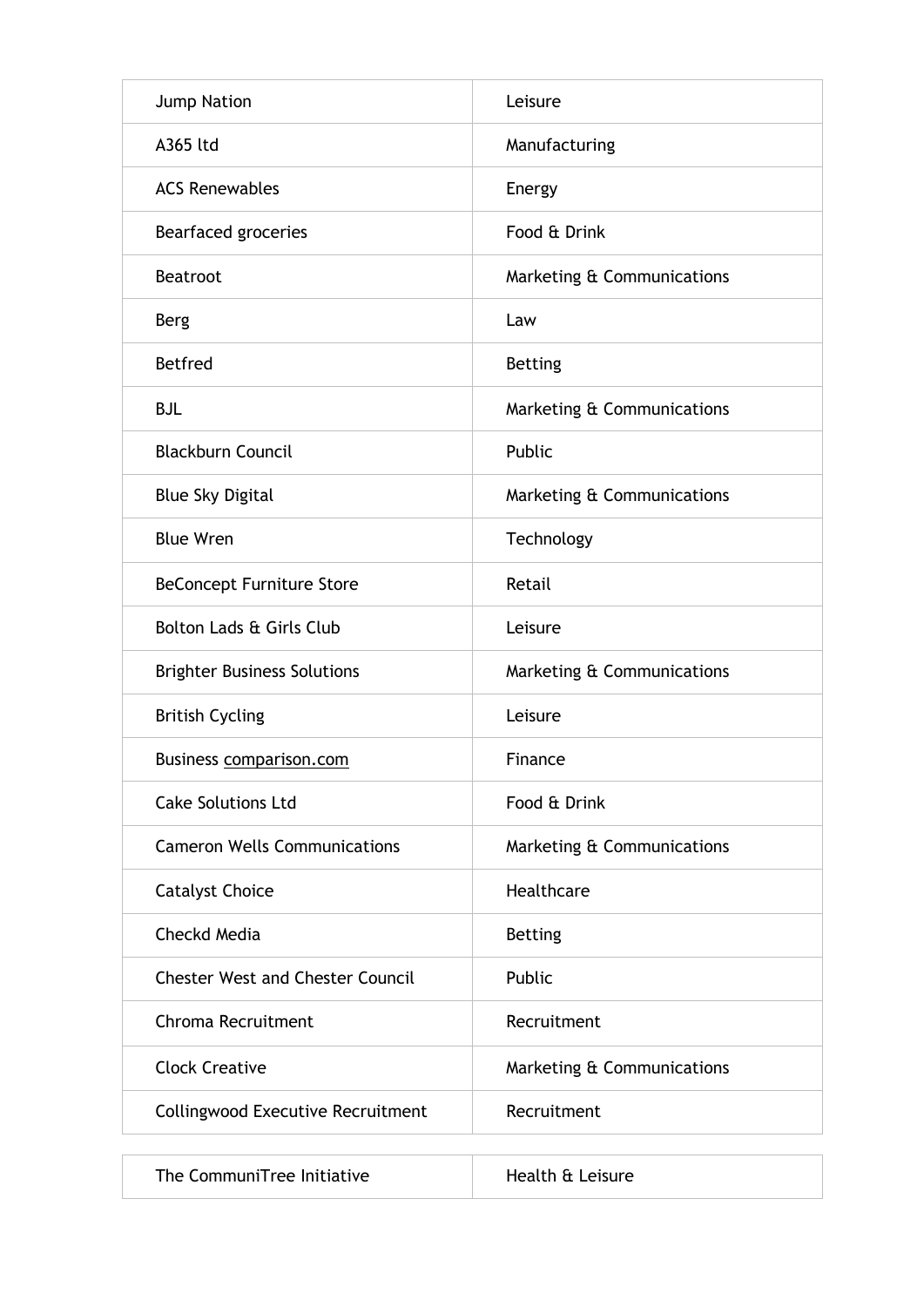| Co-Operative Legal Services    | Law                        |
|--------------------------------|----------------------------|
| <b>Core Talent Recruitment</b> | Recruitment                |
| Corn Exchange                  | Hospitality                |
| dBx Acoustics                  | Technology                 |
| De Poel                        | Recruitment                |
| <b>DJS Research</b>            | Market Research            |
| Down at the social             | Marketing & Communications |
| Dream Agility                  | E-Commerce                 |
| Duo UK                         | Manufacturing              |
| <b>EMS Sigma International</b> | Recruitment                |
| <b>EMR</b>                     | Recycling                  |
| <b>ESL Starter Limited</b>     | Recruitment                |
| Evermix                        | Music                      |
|                                |                            |
| The Eword                      | Marketing & Communications |
| <b>Fishlocks Flowers</b>       | Retail                     |
| Fissara                        | Technology                 |
| Footy Accumulators             | <b>Betting</b>             |
| <b>Forever Manchester</b>      | Charirty                   |
| <b>Go Social Marketing</b>     | Marketing & Communications |
| Go Proposal                    | Technology                 |
| <b>Hale Communications</b>     | Marketing & Communications |
| <b>Hiring Hub</b>              | Recruitment                |
| Inclusive Technology           | Technology                 |
| Indepension Ltd                | Construction               |
| <b>Infinite Dimensions</b>     | Gaming                     |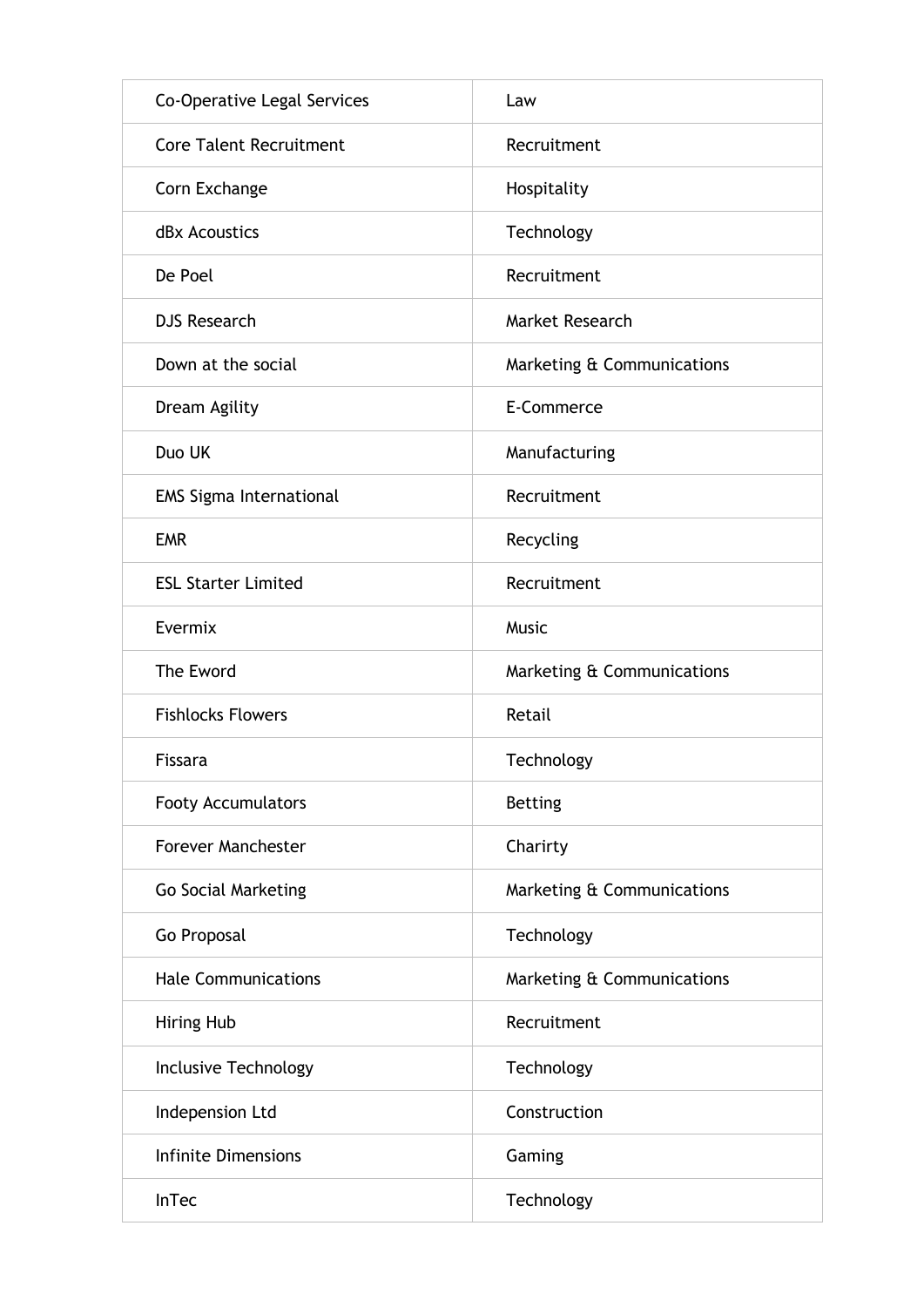Invasion **Marketing & Communications** 

| <b>Ionic Recruitment</b>             | Recruitment                |
|--------------------------------------|----------------------------|
| iProspect                            | Marketing & Communications |
| The JRW Group                        | Insurance                  |
| <b>KJG LLP Chartered Accountants</b> | Finance                    |
| <b>Kuits Solicitors</b>              | Law                        |
| Latitude Digital Marketing           | Marketing & Communications |
| <b>Living Ventures</b>               | Hospitality                |
| Manchester 235                       | <b>Betting</b>             |
| <b>Manchester Pride</b>              | Charity                    |
| <b>Marketing Cheshire</b>            | Marketing & Communications |
| Matrix 247                           | Technology                 |
| <b>McDonalds MCR</b>                 | Food & Drink               |
| Miller Metcalfe Estate Agents        | Property                   |
| Mi PA                                | <b>Business Services</b>   |
| Modern English                       | Marketing & Communications |
| NAC-Group                            | Recruitment                |
| North West Employers                 | Public                     |
| Nothing But Epic                     | Marketing & Communications |
| Northcoders                          | Marketing & Communications |
| <b>NuTickets</b>                     | Enterainment               |
| Offizone                             | <b>Office Suppliers</b>    |
| <b>Oldham Council</b>                | Public                     |
| <b>Online Ventures Group</b>         | Marketing & Communications |
| Ooh La La Management                 | Marketing & Communications |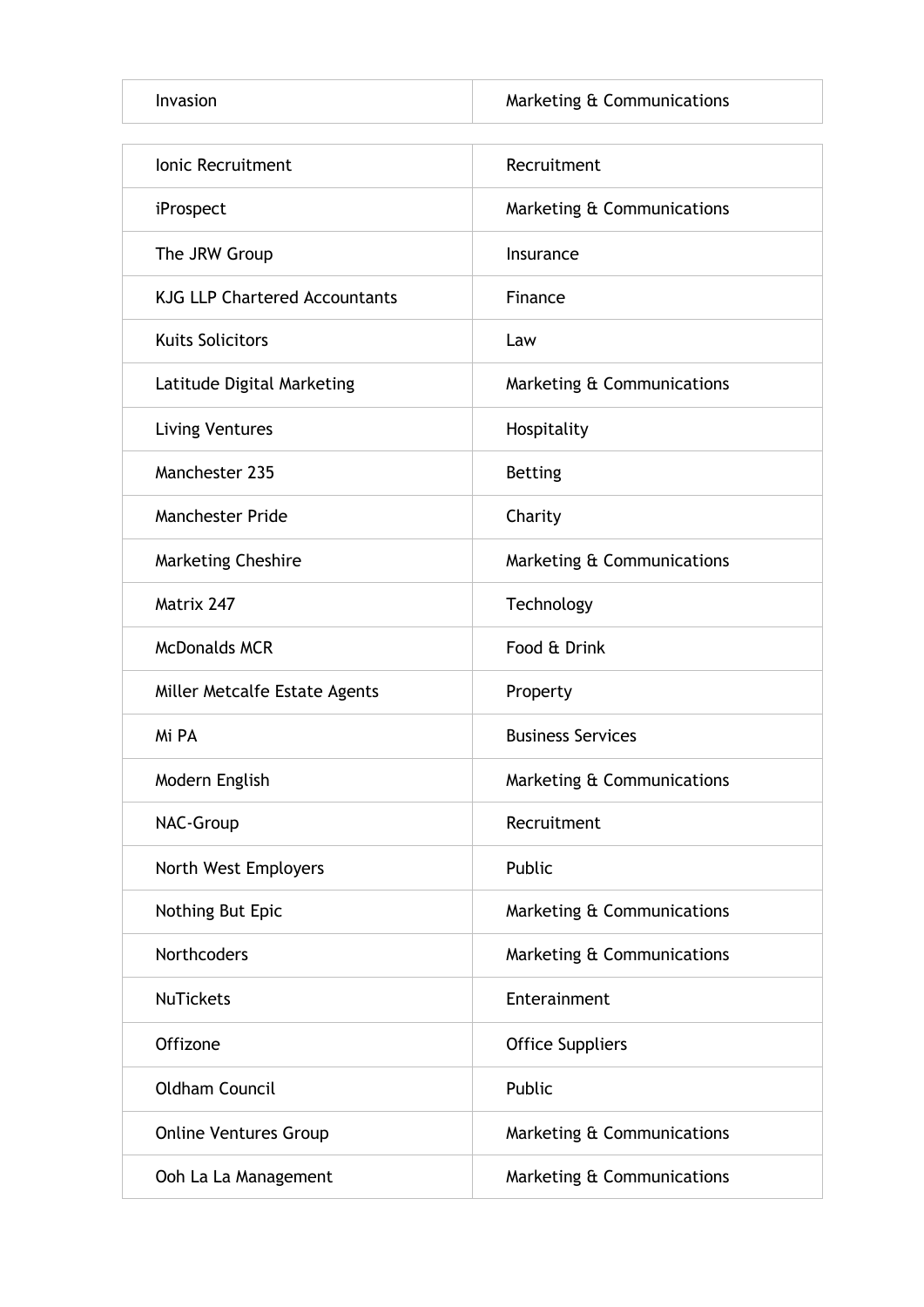| Outgoing                   | <b>Travel</b>              |
|----------------------------|----------------------------|
| <b>Peritus Recruitment</b> | Recruitment                |
| <b>PH</b> Creative         | Marketing & Communications |
| Pharmacist support         | Charity                    |

| <b>Plus Dane Housing</b> | Property                   |
|--------------------------|----------------------------|
| Pomegranate Consultancy  | Finance                    |
| <b>Project Simply</b>    | Marketing & Communications |
| Results Through Digital  | Digital                    |
| Run2                     | Digital                    |
| <b>Select Property</b>   | Property                   |
| Shoot the Moon           | Digital                    |
| Silven Recruitment       | Recruitment                |
| Six & Flow               | Marketing & Communications |
| <b>Street Cars</b>       | Taxi                       |
| Synaxon UK Ltd           | <b>Business Services</b>   |
| Totepool                 | <b>Betting</b>             |
| Travelbag                | <b>Travel</b>              |
| Ultimedia                | Media                      |
| Venturi Group            | Recruitment                |
| Viva PR                  | Marketing & Communications |
| Viv-id                   | Marketing & Communications |
| Wakelet                  | Digital                    |
| <b>WDC Creative</b>      | Design                     |
| We are Adam              | Recruitment                |
| <b>Weber Shadwick</b>    | Marketing & Communications |